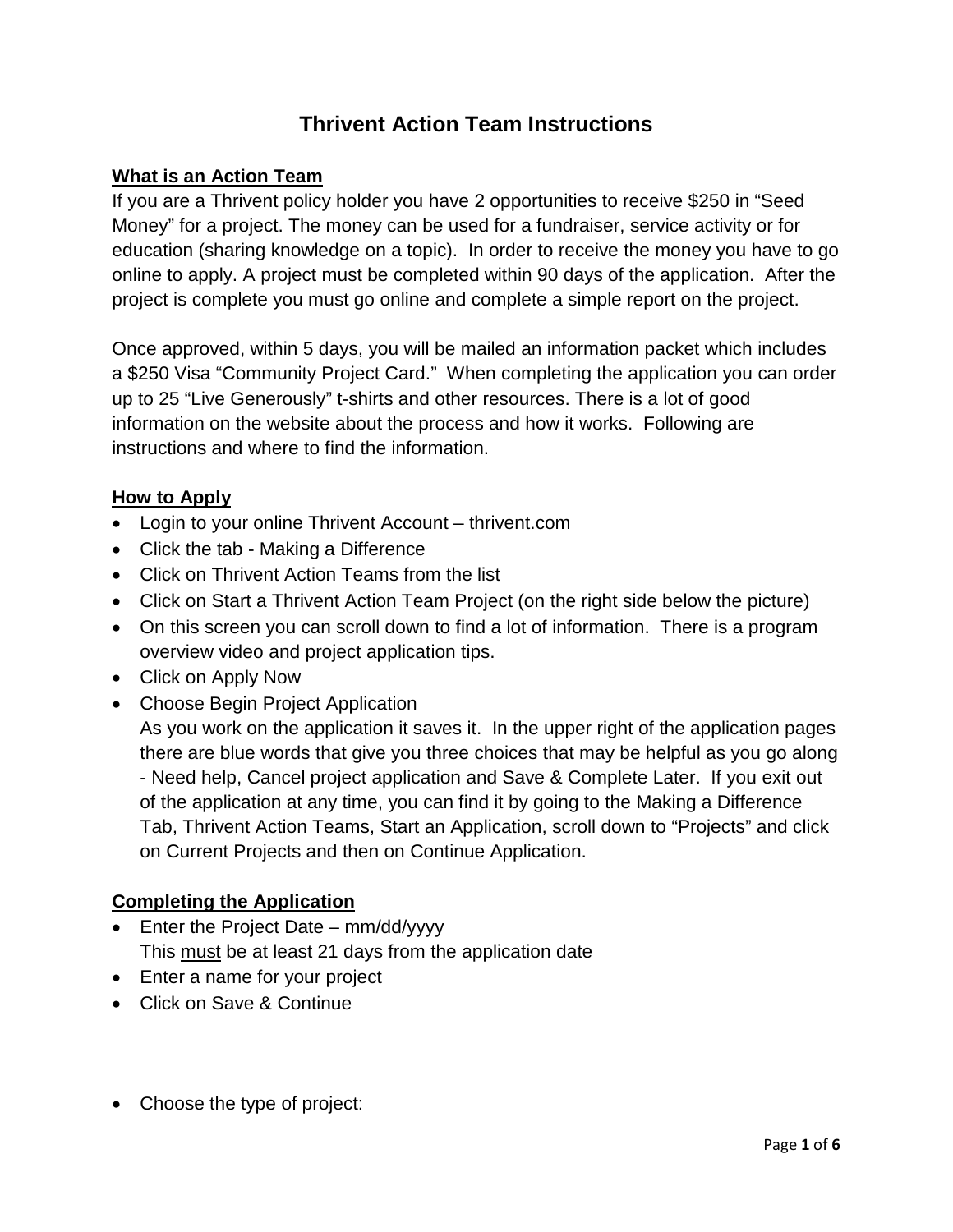- $\circ$  Fundraiser raise funds to benefit an organization, individual/family or cause
- o Service Activity donation of time or supplies to complete a helpful deed, supply useful labor or provide general act of kindness
- o Education share knowledge on a topic
- Click on Save & Continue
- How Did You Hear about Thrivent Action Teams? check the box(es) that applies
- Click on Save & Continue
- Tell Us About Your Project What will you do? How will your volunteer team be involved? How will this project spread generosity in your community?

You have 2000 characters to describe the project. You don't have to use them all! Here are some examples:

- o School Supply Drive We will provide school supplies for a low income school in our community through donations from church members. The volunteer team will sort the donated supplies and deliver them to the school before school starts. This project benefits low-income students and their teachers by providing them with needed school supplies.
- o Shower Curtain Replacement We will replace shower curtains in 25 showers at Camp Lutherhaven. The team will hang shower curtains in cabins needing replacement as well as deep clean the floor of each shower. Sometimes community needs are big and obvious, sometimes they are simple but necessary. Replacing shower curtains fills a need at camp, helps the team see how addressing small needs can make a big difference, and takes some pressure off the camp's maintenance budget and staff time.
- o This project will help with the costs of the Lutherhaven Ministries Boots & Pearls Fundraiser. The event raises funds for camperships for children to attend camp at reduced or no cost. The volunteer team will purchase silverware for the event, wash it and set the tables for the event. The project spreads generosity by reducing the cost associated with the event so that more of the money raised can be used to send children to camp where they can learn about God for the first time or strengthen their existing faith.
- Click on Save & Continue
- Tell us how you will use the seed money (\$250) to kick start your project.
	- o Appropriate: project supplies, volunteer snacks, printing or promotion, other project expenses
	- o Not Appropriate: directly using the seed money for your cause, purchase of gifts to your cause without an activity, gift cards
	- o Examples:
		- School Supply Drive The seed money will be used to purchase school supplies for students and for the classroom.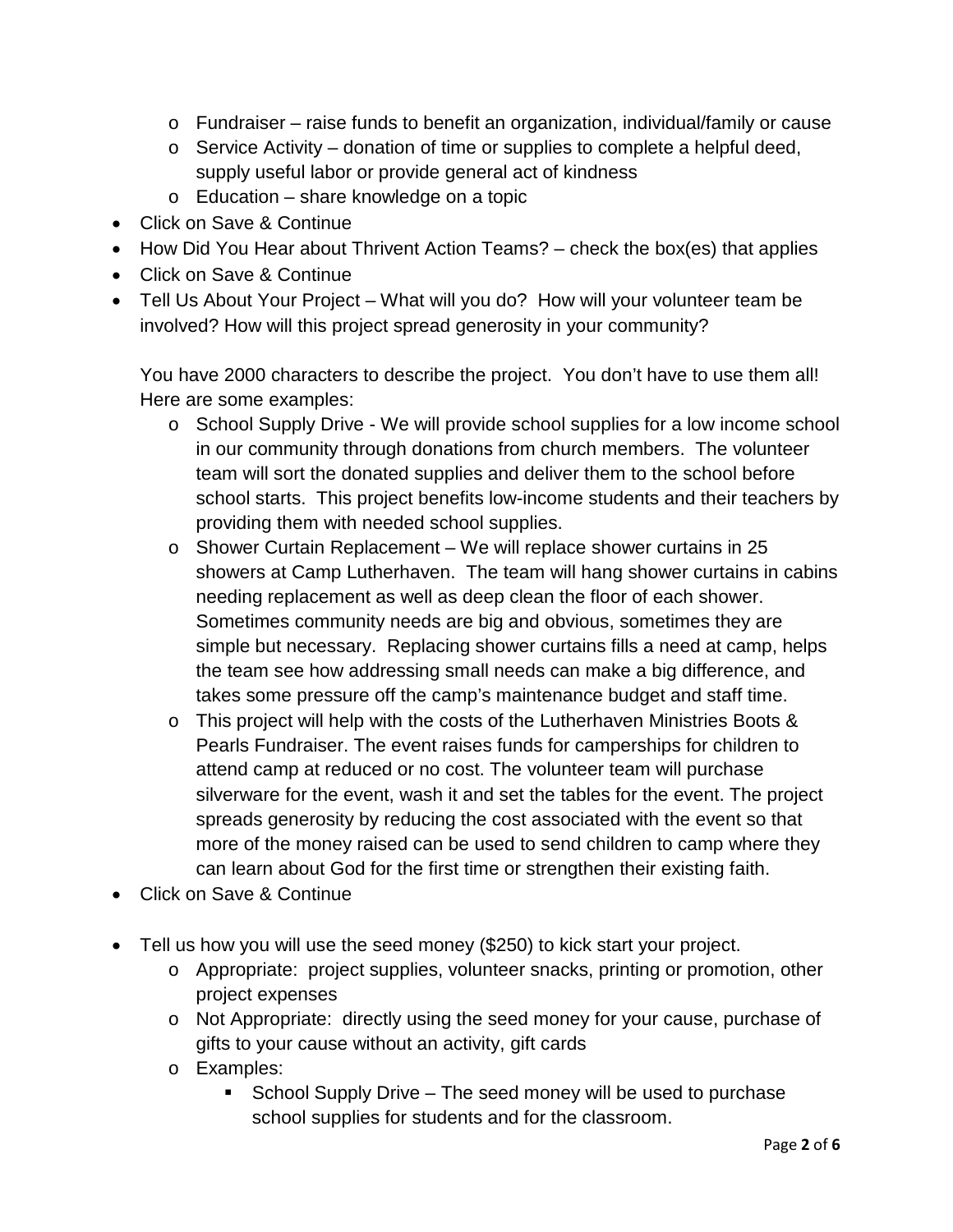- Shower Curtain Replacement The seed money will be used to purchase rings, shower curtains and potentially any rods that need replacement.
- **Picnic Bench Beautification The seed money will be used to** purchase sanding & paint or new lumber for picnic benches at Lutherhaven.
- Click on Save & Continue
- What cause(s) will be positively impacted by your project? Check the box(es) that apply. A few of the choices: aid sick, camps, health/wellness, religious, education, children/youth
- Click on Save & Continue
- Is this project associated with a church? Yes or No
	- If "No" you are done with this page. If "Yes" a search box will come up
	- o "Search" for the church by entering the name, city, state (for a city name like Coeur d'Alene you need to type without the apostrophe and insert a space between d & Alene or it will say "not found")
	- o Click on the appropriate name that is found in the search. If not found you can enter the information
	- o Are you a member? Yes or No FYI, it doesn't matter if you aren't a member
- Click on Save & Continue
- Is the project associated with a specific organization?
	- o No organization will benefit (examples: a financial education workshop or a benefit for a family with medical needs)
	- o Church will automatically enter the church name if you answered Yes on "Is this project associated with a church"
	- $\circ$  An organization will benefit you will have to:
		- "Search" for the organization by entering the name, city, state (for a city name like Coeur d'Alene you need to type without the apostrophe and insert a space between d & Alene or it will say "not found")
		- Click on the appropriate name that is found in the search. If not found you can enter the information
- Click on Save & Continue
- How many volunteers will participate on your team? Enter your best guess, may be Thrivent members or nonmembers of all ages
- Would you like team T-Shirts? Yes or No You can get up to 25 and will have to enter the sizes: Youth S-M-L or Adult S-M-L-XL-2XL-3XL
- Click on Save & Continue
- Banners, invitations, name tags, packing stickers and thank you cards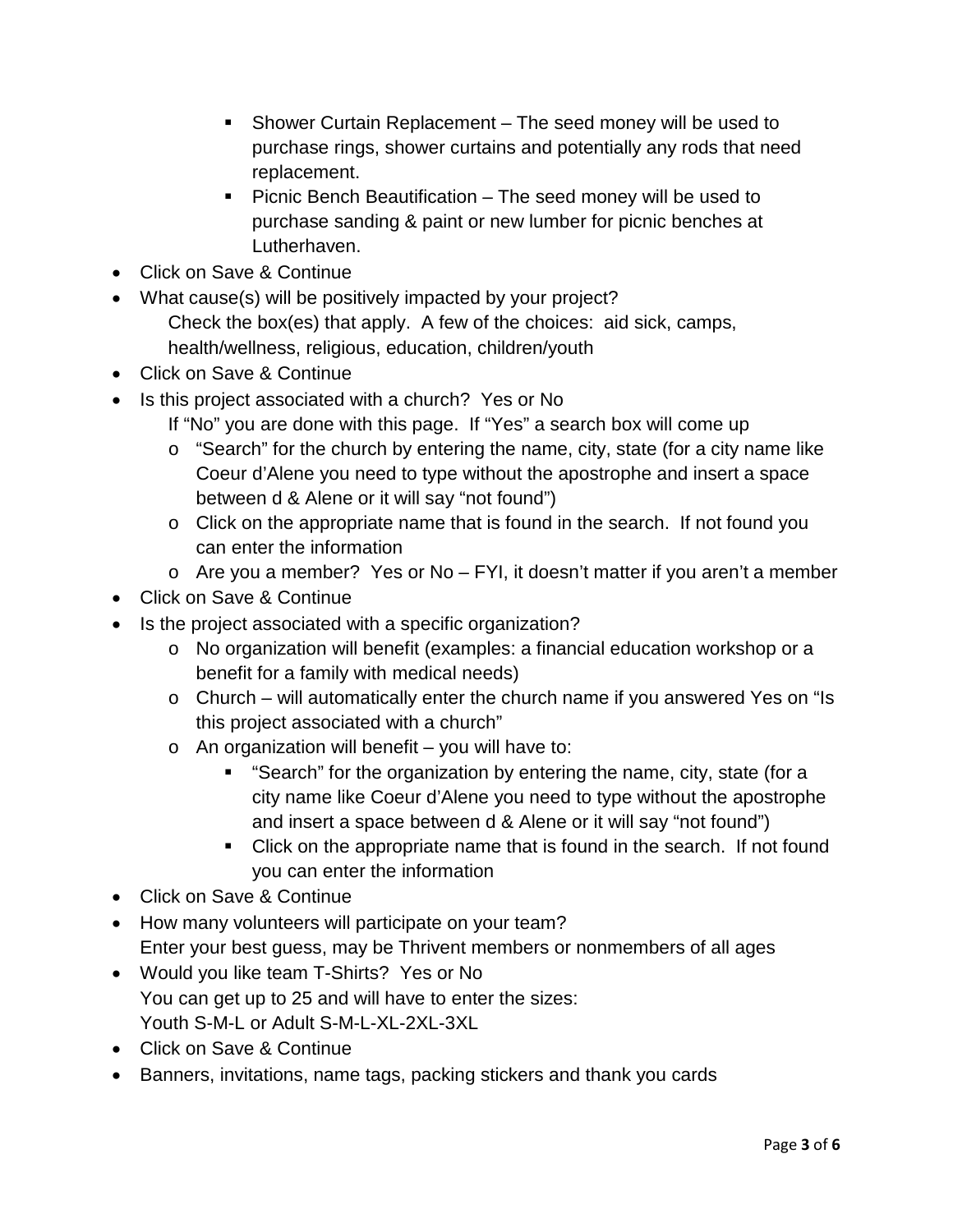Enter the amounts you want. You can view a sample by clicking on "View Sample" by each item.

- Do you have a promo code? Yes or No answer No
- Click on Save & Continue
- Is your contact info correct? Edit as necessary
- Click on Save & Continue
- Send my customized Thrivent Action Kit to: Edit as necessary
- Click on Save & Continue

# **Review & Submit**

- Once you answer the last question a Review & Submit screen will come up. Scroll through the information to review what you have entered.
	- o If you need to edit anything, wait and review all the information and then go back to edit. Once you go to an area to edit you have to go through all the questions that follow and click on Save & Continue.
	- o Edit by clicking on the blue title in the left hand column to go there to make any changes
- Once you have reviewed and edited as necessary you can email or print a copy of the application. Once submitted, you are not able to review the project until it has been accepted or denied. Click on the appropriate blue words "email a copy" or "print a copy" at the top, above the words Review & Submit.
- Check the box to agree to the Terms and Conditions
- Click on Send
- They will review and email you when they approve or deny your project.

# **After Approval & During the Project**

- The packet that they send will have a lot of helpful information and the seed money.
- One of the forms in the packet is for volunteers to sign in to help on the day(s) of the project. You will need this information to report on the project (see next section).
- During the project take pictures. When you report on the project you can upload the pictures.

# **Report After the Project**

Once the project is complete you will need to login and report on the project. If you have completed a project and don't report and later try to apply for another one, you will not be able to apply for other projects until the report is completed.

• Login to your online Thrivent Account – thrivent.com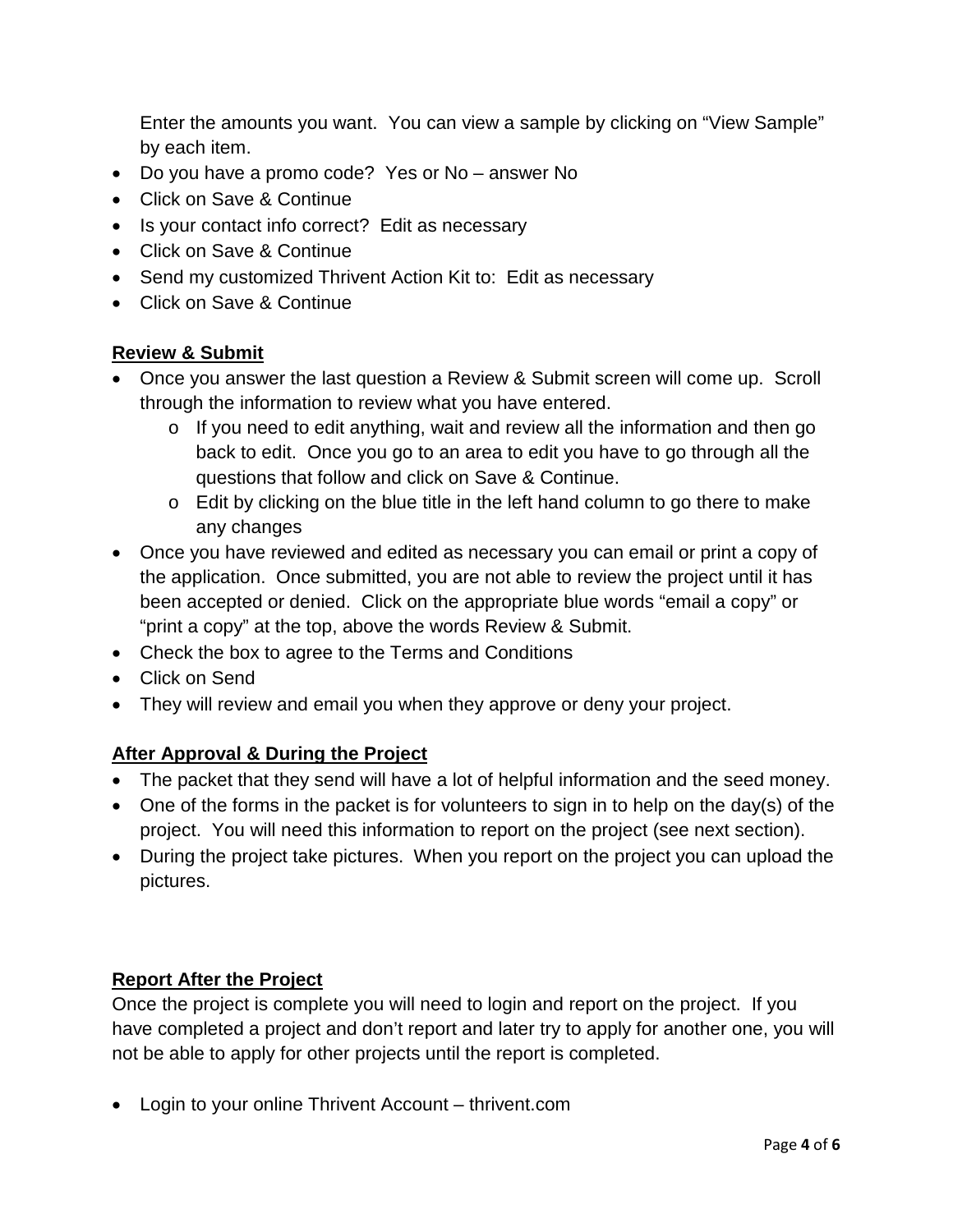- Click the tab Making a Difference
- Click on Thrivent Action Teams from the list
- Scroll down to click on Report on My Completed Project it may also say "You have a Thrivent Action Team project which is ready for reporting…" Scroll down to see your projects list. Click on Report on My Project to the right of the project.
- Did the date of your project change? The requested date will show, change if applicable.
- Save & continue
- Share your Thrivent Action Team Story What did you do for your project? How did it make a difference in the community? How were you & those around you inspired to live generously?

#### Here are some examples:

- $\circ$  Originally this project was to provide paper products for the meal which followed worship at the 70th Birthday Party at Camp Lutherhaven. There was no charge for the meal. We were hoping for 300 people... 750 people registered to come! Due to the number of registrations the plan had to be revised. The paper products and some of the food were generously donated by Food Service America. The seed money was used to help purchase 1500 pieces of fried chicken for the meal at a discounted price from a local grocery store. This project made a difference in the community by allowing us to help provide part of the meal to all who attended. We served the picnic meal and people spread out over camp to eat. There were smiles and conversations all around. Sharing a meal with others strengthens community & certainly added to the fun of the celebration.
- $\circ$  This project provided a picnic cloth for the picnic lunch that was a part of the 70th Birthday Celebration of Lutherhaven Ministries. We purchased the cloths, washed them and helped distribute them as part of the picnic lunch that followed worship. People went through a buffet line and collected their picnic lunch ingredients into a milk crate. The first stop was to pick up a milk crate. We put a garbage bag and information card in the milk crate and then put the picnic cloth over the edge. As they went through the line, food was selected and loaded into the crate. Once through the line they could enjoy their lunch anywhere at camp. It was fun to see how people used the cloth differently. Some emptied their crate, turned it over and used the cloth as a tablecloth. Others used it to clean up after they ate. The cloth added an extra touch to "dress up" a utilitarian milk crate. This project made a difference by helping with the cost of the meal which was free to all who attended. Relationships grow when food is shared. During the initial planning we had hoped that 300 people would attend. Over 750 people registered to celebrate the 70th year of this camping ministry! It was fun & inspiring to be a part of the celebration to see first hand how the ministry has worked in people's lives for the last 70 years!